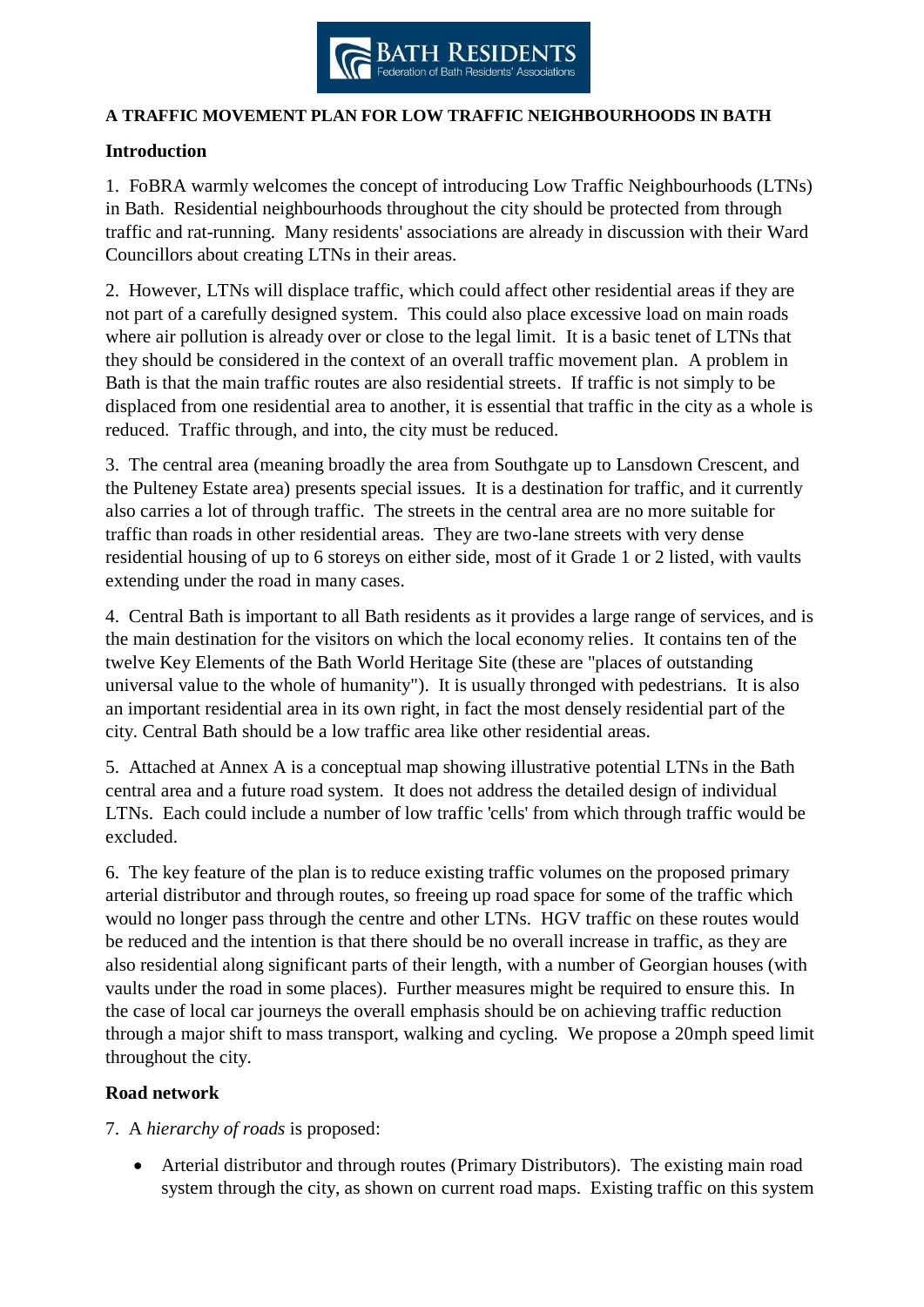would be reduced by a permanent HGV weight limit on Cleveland Bridge, congestion charging in the Clean Air Zone area, better use of the A420, reduced parking in the central area, improved and increased use of Park-and-Ride and other alternatives to private car access. The temporary 18 tonne HGV weight limit at Cleveland Bridge has had a major beneficial impact on traffic movement.

- Radial Access Routes (RAR). Radial routes into the city centre, giving access to the off-street car parks and park-and-ride drop-offs. Vehicles would enter and leave the city centre by the same route. The detailed street design would aim to eliminate or reduce as far as possible the amount of through traffic or driving in on one RAR and leaving by another.
- Local Access Network. The distributor roads for local traffic. These would be subject to traffic restraint to prevent or discourage non-local (through) traffic.
- Neighbourhood roads the rest. Local traffic only, traffic management and parking control as necessary.

# **Low Traffic Neighbourhoods**

8. The City Centre LTN is of a special kind as it is an important destination, as well as having a large resident population. Access is required for essential traffic such as P&R and other buses, deliveries, service vehicles, disabled, city centre residents, etc. Main features of the City Centre LTN:

- No through traffic; close existing A4 and north-south routes through the city centre.
- On-street parking permit-holder and Blue Badge only.
- Reduced off-street parking as in Bath Transport Strategy. Workplace parking levy.
- No coaches. Coach drop-off at suitable locations on the periphery of the central area. Long-term coach parking at Odd Down.
- Freight delivery windows, with freight consolidation at out-of-town delivery hubs and 'last mile' delivery in the city centre and the wider central area.
- Full implementation of the Bath Public Realm and Movement Strategy.

9. Other LTNs throughout the city would be designed to minimise traffic intrusion by means of traffic management and parking control. Lower Lansdown is in the Central Controlled Parking Zone (CPZ) and currently has 80% of parking 'dual-use' (permit and pay & display). Most parking in Lower Lansdown should be permit-holder only. Non-permit parking in other LTNs should be addressed. Permits should not be held by hotels and guest houses, in line with policy to promote arrival by mass transport.

10. LTNs will be required in residential areas throughout the city which suffer from through traffic. Annex B sets out an illustrative possible city-wide system of LTNs and distributor roads.

# **Related strategies**

11. The traffic movement plan would complement and interface with strategies for improving public transport, improved school travel arrangements to reduce the impact of the school run, walking and cycling, parking, etc. The plan would support the B&NES policy aims of cutting traffic congestion, air pollution and carbon emissions.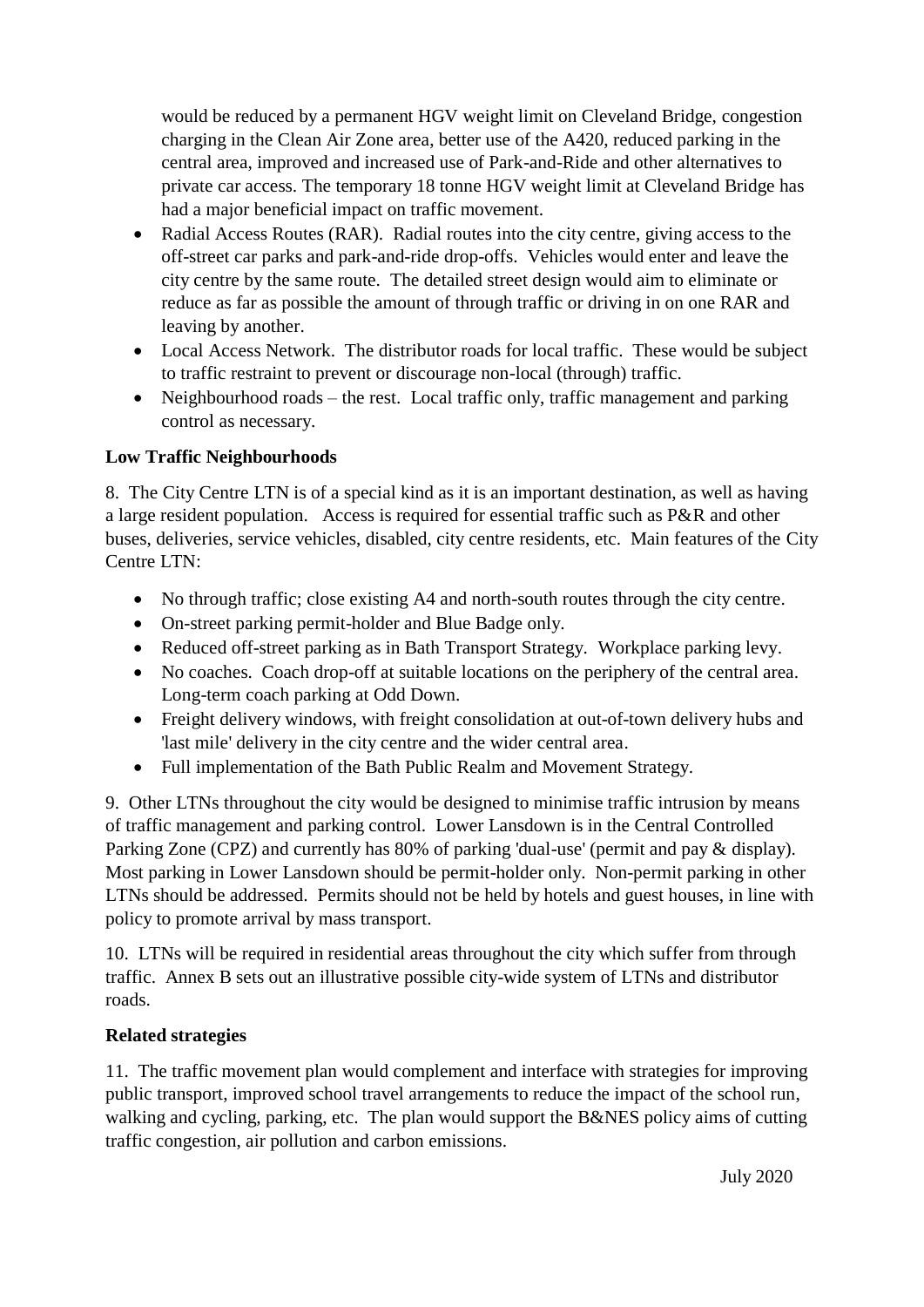